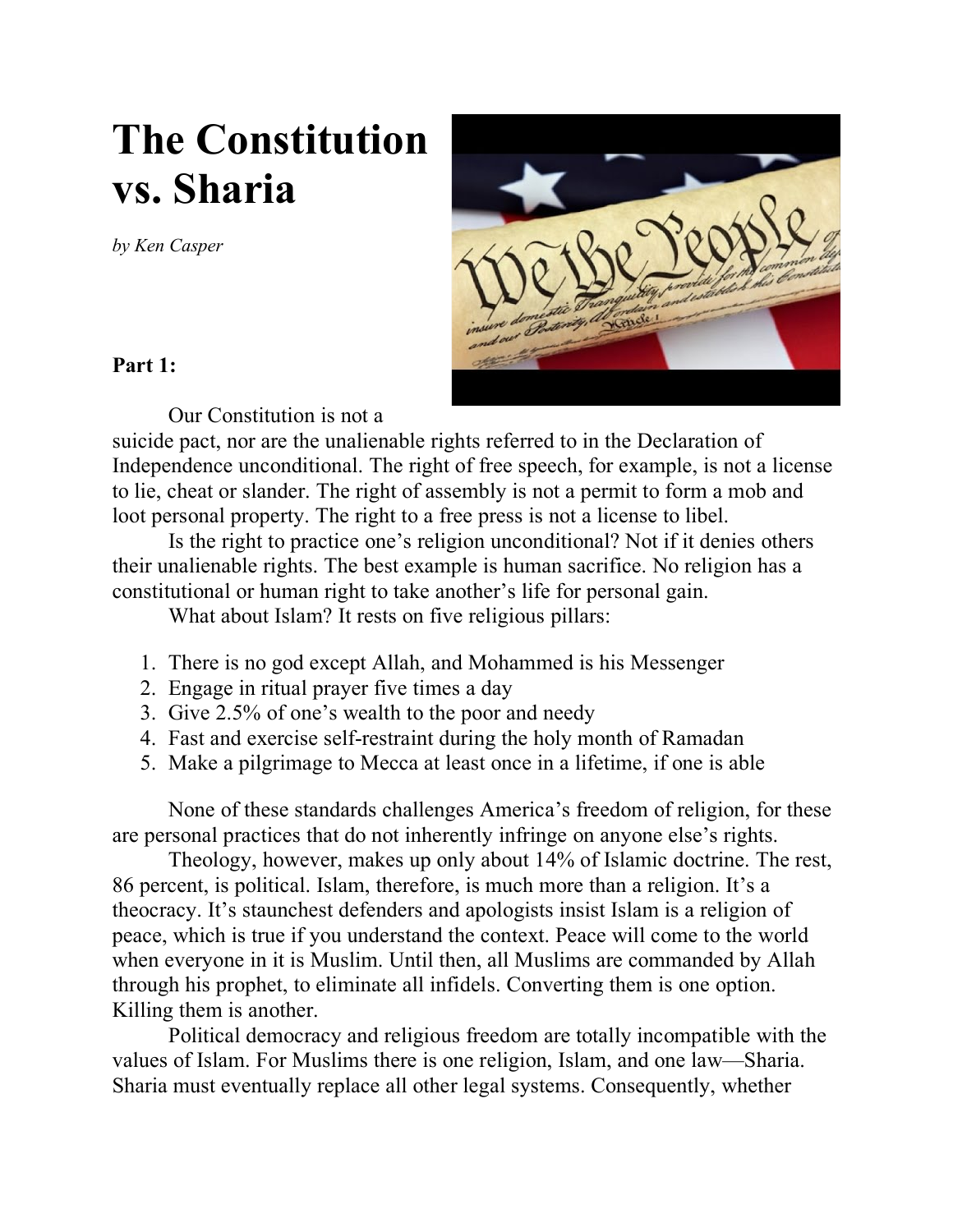declared or not, a permanent state of war exists between Islam and every non-Islamic government in the world.

There is no Golden Rule in Islam. There is no toleration or compromise except in the furtherance of Islam. In that regard, Mohammed gave his blessing to lying, torture, incest, pedophilia and murder. Sharia mandates cutting off hands and feet for stealing, stoning to death for homosexuality and fornication by women, and beheading for apostasy. A woman's testimony is worth only half that of a man's, and she must have four male witnesses to her rape to prove the charge. Even then, if she is married, she is stoned to death for having sexual intercourse with a man who is not her husband. Under Sharia, a man may beat his wife for any reason or for no reason at all. Men and women are both required to be circumcised. For a woman that amounts to genital mutilation to destroy her ability to take pleasure in sexual intercourse.

Not only are these provisions of Sharia barbaric and completely incompatible with our Constitution, they are totally out of step with the civilized world and in direct violation of the most fundamental human rights.

Don't look for a reformation within Islam, however. For the followers of Mohammed, the clock stopped with his death in 632. Since then there have been no new revelations, no new insights into the will of Allah, no rethinking of man's role in society. God is great, and Mohammed was perfect, therefore change is unnecessary and unacceptable. For Muslims there can be only one way, Sharia. Democracy, having a different opinion or an independent thought, amounts to heresy—and is punishable by death. Toleration, whether of infidels or otherminded Muslims, is considered a sign of weakness—unless it's being used as a tool to ensnare, for the end justifies the means, any means, toward the absolute triumph of Islam.

Having established that Islam is a threat to civilization as we know it, and that it is not capable of change, the natural question is: "What can we do to protect ourselves?" The jihadists for the "religion of peace" have made it clear that their goal is to kill us.

Here's what we have to do to fight and win against Islam:

First, identify political Islam as the enemy of human rights. Declare it incompatible with democracy and our Constitution. We can't fight an enemy we're afraid of or unwilling to name. Note, I'm not opposing religious Islam. The five pillars are personal practices that endanger no one and require no social accommodations. It is the political component of Islam, Sharia, that is hostile to our way of life.

Second, pass ALAC, American Laws for American Courts. We can have only one legal system in this country, and it must apply to everyone. No Sharia courts, voluntary or otherwise. No exclusion areas. No sanctuary cities or no-go